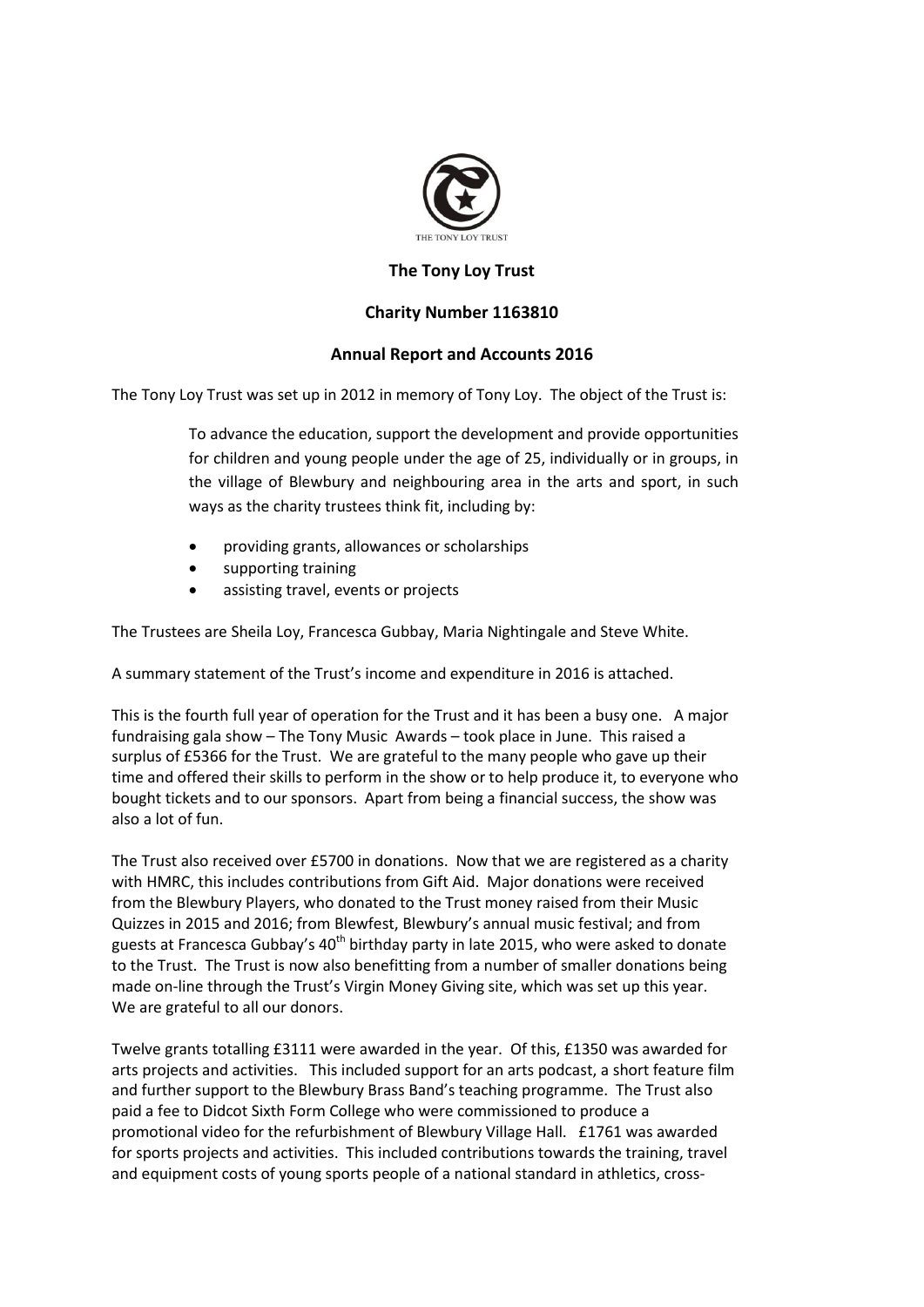country skiing and BMX racing. Support was also provided to young people involved in trampolining, kayaking, golf and clay pigeon shooting.

As well as setting up a Virgin Money Giving page, the Trust also launched its website *[www.thetonyloytrust.org](http://www.thetonyloytrust.org/)* and Facebook page at the start of the year. These have helped to raise the profile of the Trust, to simplify electronic donations and were particularly helpful in promoting the Tony Music Awards.

Helped particularly by the surplus from the Tony Music Awards Trust, the Trust added significantly to its reserves during the year and ended the year with cash of £22749, putting the Trust in a strong position to continue supporting young people in the sports and the arts.

**Sheila Loy, Trustee, 23 March 2017**